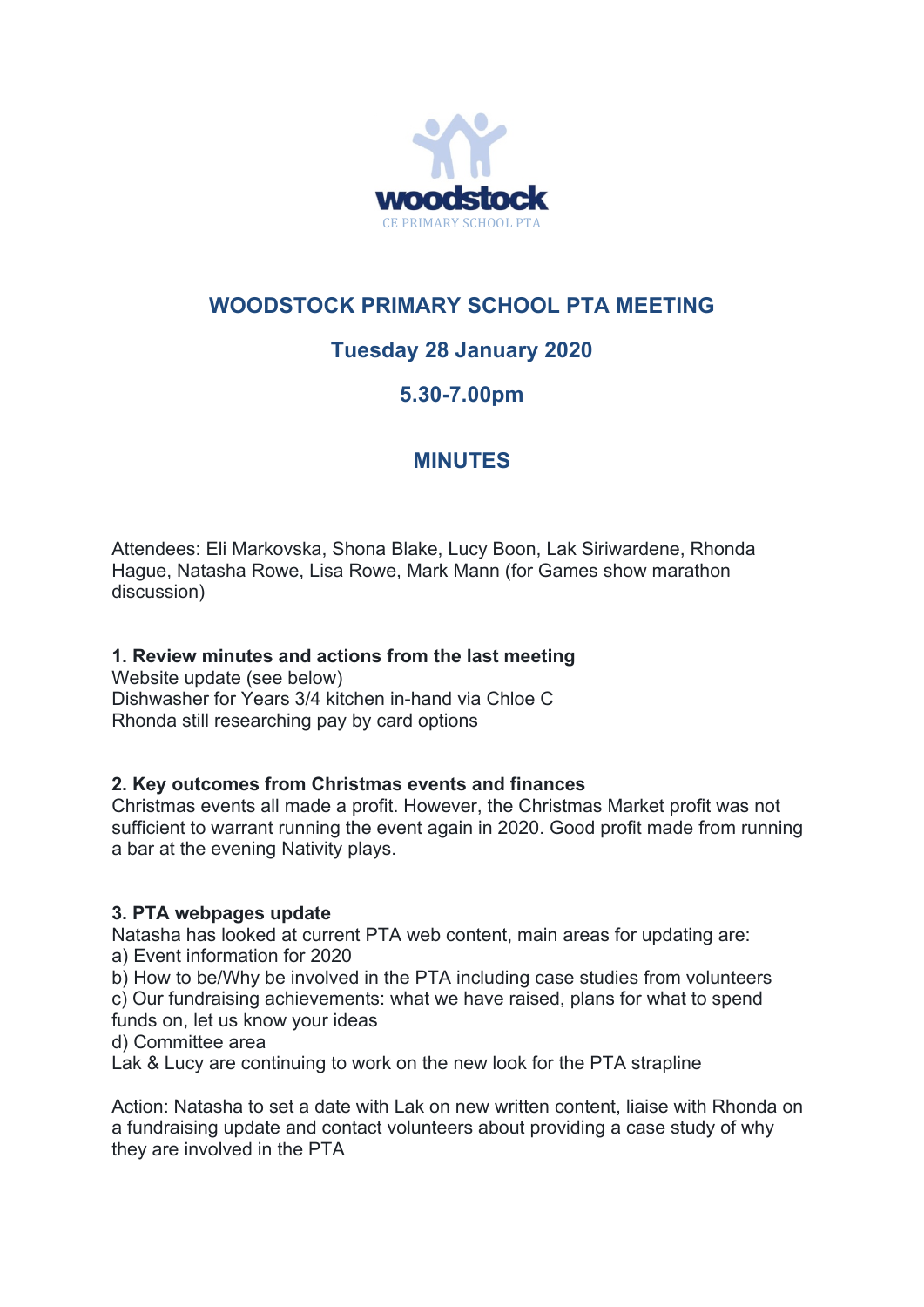### **4. Sign off procedure update**

Not in a position to update so will carry this forward and communicate appropriately

### **5. New event: Games Show Marathon**

Mark Mann kindly attended to talk about his idea for a Quiz Show Marathon. The Committee loved the idea and the new event will be held on Friday 13 March at the school, 7.30-9.30pm

Mark & his team of 4 will host the evening and run the quiz rounds, provide advertising content

School will provide school hall, set up stage, overhead projector, sound & PC, 2 microphones, little white boards & pens

PTA will do the advertising (newsletter, website, posters) sell tickets (via ParentMail) & stock & run the bar on the evening, obtain necessary alcohol licence

Audience: Aimed at parents, capacity is 60 (12 teams of 5 people.) Tickets cost £10 per person inc a free drink. Encouraged to bring small prizes (unwanted Christmas present type!)

Action: Mark & Lak (as event leads) to liaise with first 'Save the date' notification due in Monday 10 February newsletter Mark will send suitable advertising artwork

Tickets to go on sale after Feb School Disco

### **6. Update on Feb end of term disco**

Shona to lead on Feb disco, tickets on sale, issue wristbands via book bags, siblings free to attend unless they want a hotdog and then need a ticket, Shona ok to source food inc popcorn kernels & juice

Require 6 volunteers per session ideally: x1 door, x2 food, x2 bar, x1

popcorn/squash. Have 3 volunteers plus Committee people so far plus two teachers from each phase to oversee in the hall.

Hide original message

Action: Ensure we know how to use kitchen for cooking & serving hotdogs. Richard Graham can help, also PTA members have knowledge

### **7. Forthcoming events for 2020: dates, leads**

In addition to the usual annual events (end of term discos, Summer BBQ, Camp Out, Decemberfest, Nativity plays), there will be new events in 2020. These include a Games Show Marathon in March and sponsored Firewalk in November. Potentially we may also run a film or a comedy night and auction of promises evening-dates tbc